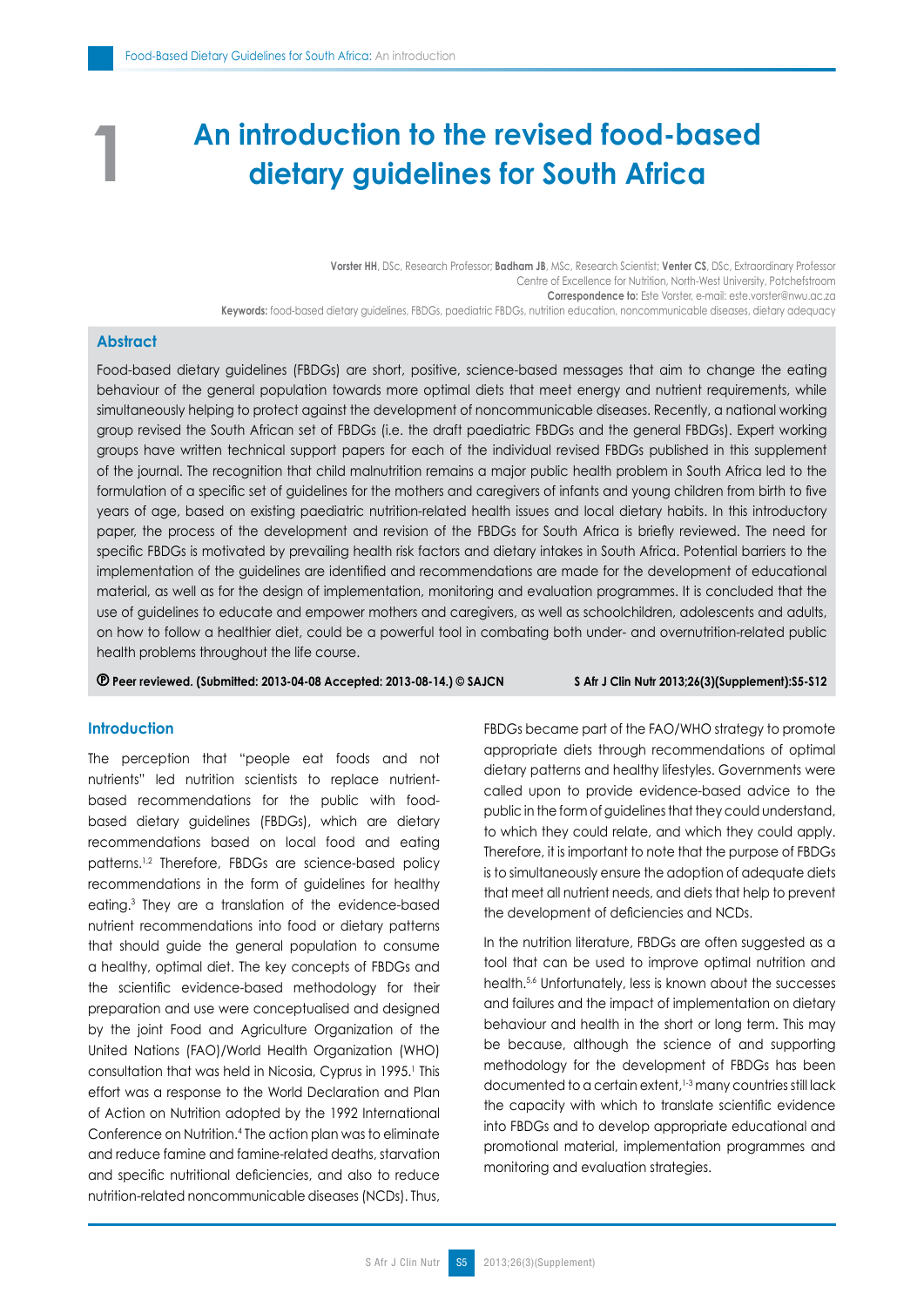The objectives of this introduction are to review the South African process by which FBDGs for the general population, as well as those for infants and young children, were developed and revised; to summarise nutrition-related health outcomes and dietary intakes in South Africa, in order to motivate for specific, local guidelines; and to explore the barriers to communicating nutritional messages to the public. A holistic approach towards the development of educational materials for the FBDGs messages and the design of an appropriate implementation plan, as well as monitoring and evaluation strategies, will be discussed.

## **The South African process for developing and revising FBDG messages**

The Nutrition Society of South Africa (NSSA) initiated the process of designing FBDGs for the general South African population in 19977 in partnership with the Department of Health, Directorate Nutrition, the Medical Research Council (MRC) and several other stakeholders from different United Nations' agencies and food producer organisations in South Africa. The testing of the developed messages in women of different population groups<sup>8</sup> was funded by the United Nations Children's Fund (UNICEF). The technical support papers, promoting the guidelines from scientific literature and providing more information about the types and amounts of the different food groups to be eaten, were published in the *South African Journal of Clinical Nutrition* in 2001.9 The Department of Health formally adopted the set of FBDGs in 2003 to form the basis of nutrition communication to the public, with the addition of a guideline on sugar intake, based on the relationship between sugar consumption and dental caries. The final set of 11 guidelines is listed in Table I. These FBDGs were aimed at individuals aged seven years and older.

Therefore, a similar process was initiated by the NSSA, who established a paediatric working group to develop FBDGs for infants and children younger than seven years of age, which was published in *Maternal and Child Nutrition* in 2007.10 The paediatric guidelines were specific to the following age groups: birth to 6 months;  $> 6$  months to

**Table I:** First set of South African food-based dietary auidelines, 2003

• Enjoy a variety of foods.

- Be active.
- Make starchy foods the basis of most meals.
- Eat dry beans, peas, lentils and soy regularly.
- Chicken, fish, meat or eggs can be eaten daily.
- Drink lots of clean, safe water.
- Eat plenty of vegetables and fruit every day.
- Eat fats sparingly.
- Use salt sparingly.
- If you drink alcohol, drink sensibly.
- Use foods and drinks containing sugar sparingly, and not between meals.

< 12 months; and > 1 year to < 7 years. They paralleled the FBDGs for children aged seven years and older,<sup>11</sup> with the introduction of the same messages to target the younger ages. However, these paediatric FBDGs were not officially adopted by the Department of Health as, because of funding constraints, the messages had not been fully tested.

The majority of South Africans are experiencing a rapid process of economic development, urbanisation, acculturation and modernisation of their dietary habits. This phenomenon, together with new knowledge about the relationships between dietary intakes and health, led to the recommendation that the 2003 FBDGs should be reviewed and adapted accordingly on a regular basis.<sup>7</sup> In 2011, the Department of Health, Directorate of Nutrition, embarked on a process, funded and supported by the FAO, to develop a food guide for South Africa. As part of this process, it was decided to review the existing FBDGs.

A national working group was convened and, during a workshop that took place in March 2011, several expert working groups, including a paediatric working group, were formed to review the new literature and make suggestions regarding revision of the specific guidelines. The expert and paediatric working groups reported their findings and made suggestions to the national working group during a meeting in July 2011. During this meeting, consensus was reached on the formulation of a set of FBDGs for the general population of individuals older than five years of age, a separate set of paediatric guidelines for infants and children younger than five years of age, the inclusion of a milk guideline in the general FBDGs, a focus on the quality of fats in the fat guideline, and minor changes to the wording of some of the other guideline messages. It was also agreed that the alcohol guideline created much confusion, especially the words "drink sensibly". As there are other initiatives in South Africa that address alcohol abuse, it was decided to delete this guideline message. However, a technical support paper on alcohol is included in this supplement, to assist nutritionists and dietitians in dealing with alcohol recommendations.

Special attention was given to the words "eat", "consume" and "use". "Use" was restricted to the salt, sugar and fat guidelines, because salt and sugar, and at times fats and oils, are seen as ingredients that are added in the preparation of food. Debate on the use of "regularly", "sparingly" and "moderately" led to slight reformulation of some guidelines. It was also decided that each expert working group would take responsibility for writing the technical support paper according to a specific termsof-reference document, and that information in the technical support paper should also focus on the needs of infants and children under five years of age, where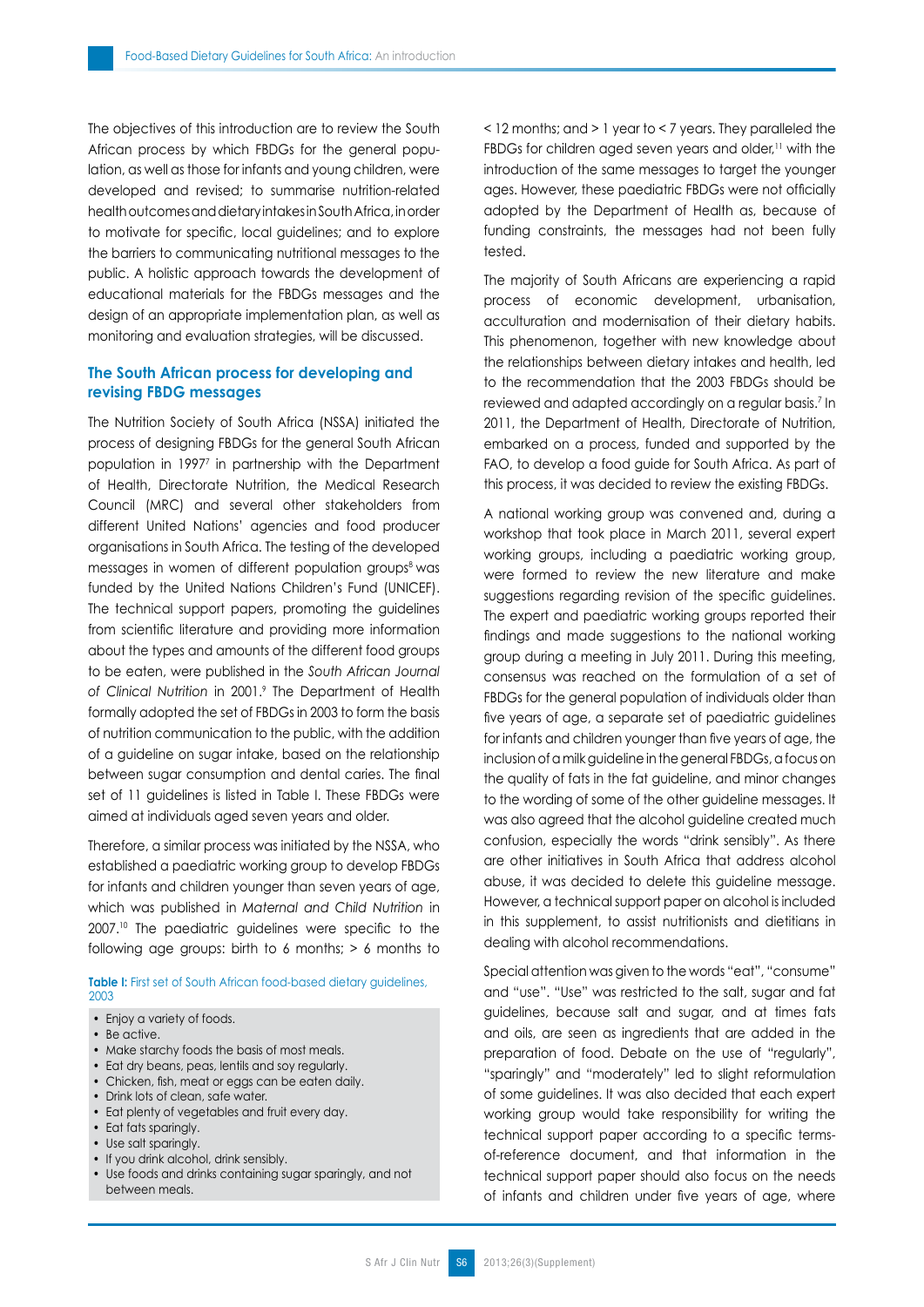relevant. Final consensus on the wording of each guideline and the information included in the technical support papers, published in this supplement, was obtained during a meeting of the national working group on 26 June 2012.

The revised set of general FBDG messages for South African adults and children aged five years and older is listed in Table II.

The food guide, illustrating the food groups that should be eaten regularly, developed in parallel to the revision of the FBDGs, is shown in Figure 1. This food guide has been developed for South Africans with support from the FAO. It only shows food groupings that are necessary for healthy eating. It does not, like many other food guides, such as the widely used food pyramid, include items such as sugar, sweetened foods and drinks, or salt. The proportional size of the food group circles symbolically reflect the proportional volume that the group should contribute to the total daily diet.

## **Nutrition-related health outcomes in South Africa**

One of the first principles in designing FBDG messages for a specific country or region is that the guidelines should address existing public health problems.1-3 To revise the

**Table II:** Revised general food-based dietary guidelines for South Africans, 2012

- Enjoy a variety of foods.
- Be active!
- Make starchy foods part of most meals.
- Eat plenty of vegetables and fruit every day.
- Eat dry beans, split peas, lentils and soya regularly.
- Have milk, *maas* or yoghurt every day.
- Fish, chicken, lean meat or eggs can be eaten daily.
- Drink lots of clean, safe water.
- Use fats sparingly. Choose vegetable oils, rather than hard fats.
- Use sugar and foods and drinks high in sugar sparingly.
- Use salt and food high in salt sparingly.



**Figure 1:** The South African food guide (Department of Health, Directorate Nutrition)

FBDGs, the MRC's comparative risk assessment for South Africa, published in 2007, was used to re-evaluate the appropriateness of the FBDGs. The assessment was based on the underlying causes of premature mortality and morbidity observed in South Africa in 2000.12 The risk factors were identified based on the burden of disease, taking into account factors such as "likely to be among the leading causes of burden of disease or injury, evidence of causality, being potentially modifiable and availability of data".12 In Table III, a summary of the contribution of 17 selected risk factors to percentages of total deaths, as well as total disability-adjusted life years, is shown.

Of the 17 selected risk factors, nine relate directly to nutrition as acknowledged in the MRC report, namely high blood pressure,<sup>13</sup> alcohol harm,<sup>14</sup> excess body weight,<sup>15</sup> high cholesterol,<sup>16</sup> diabetes,<sup>17</sup> low fruit and vegetable intake,<sup>18</sup> childhood and maternal underweight,<sup>19</sup> vitamin A deficiency<sup>20</sup> and iron deficiency anaemia.<sup>21</sup> Two of the risk factors, namely physical inactivity (leading to an energy imbalance and overweight), and unsafe water, sanitation and hygiene (leading to diarrhoeal diseases), indirectly relate to nutrition and are therefore also addressed by the FBDGs.

**Table III:** Contribution of selected risk factors to percentage of deaths and disability-adjusted life years in South Africa in 2000 (521 thousand deaths and 16.2 million disability-adjusted life years)<sup>12</sup>

| <b>Identified risk factor</b>           | % total deaths | % total DALYs |
|-----------------------------------------|----------------|---------------|
| Unsafe sex and STIs (HIV/AIDS)          | 26.3           | 31.5          |
| High blood pressure                     | 9.0            | 2.4           |
| Tobacco smoking                         | 8.5            | 4.0           |
| Alcohol harm                            | 7.1            | 7.0           |
| High BMI and excess body<br>weight      | 7.0            | 2.9           |
| Interpersonal violence (risk<br>factor) | 6.7            | 8.4           |
| High cholesterol                        | 4.6            | 1.4           |
| Diabetes (risk factor)                  | 4.3            | 1.6           |
| Physical inactivity                     | 3.3            | 1.1           |
| Low fruit and vegetable intake          | 3.2            | 1.1           |
| Unsafe water, sanitation and<br>hygiene | 2.6            | 2.6           |
| Childhood and maternal<br>underweight   | 2.3            | 2.7           |
| Urban air pollution                     | 0.9            | 0.3           |
| Vitamin A deficiency                    | 0.6            | 0.7           |
| Indoor air pollution                    | 0.5            | 0.4           |
| Iron deficiency anaemia                 | 0.4            | 1.1           |
| Lead exposure                           | 0.3            | 0.4           |

AIDS: acquired immune deficiency syndrome, BMI: body mass index, DALYs: disability-adjusted life years, HIV: human immunodeficiency virus, STIs: sexually transmitted infections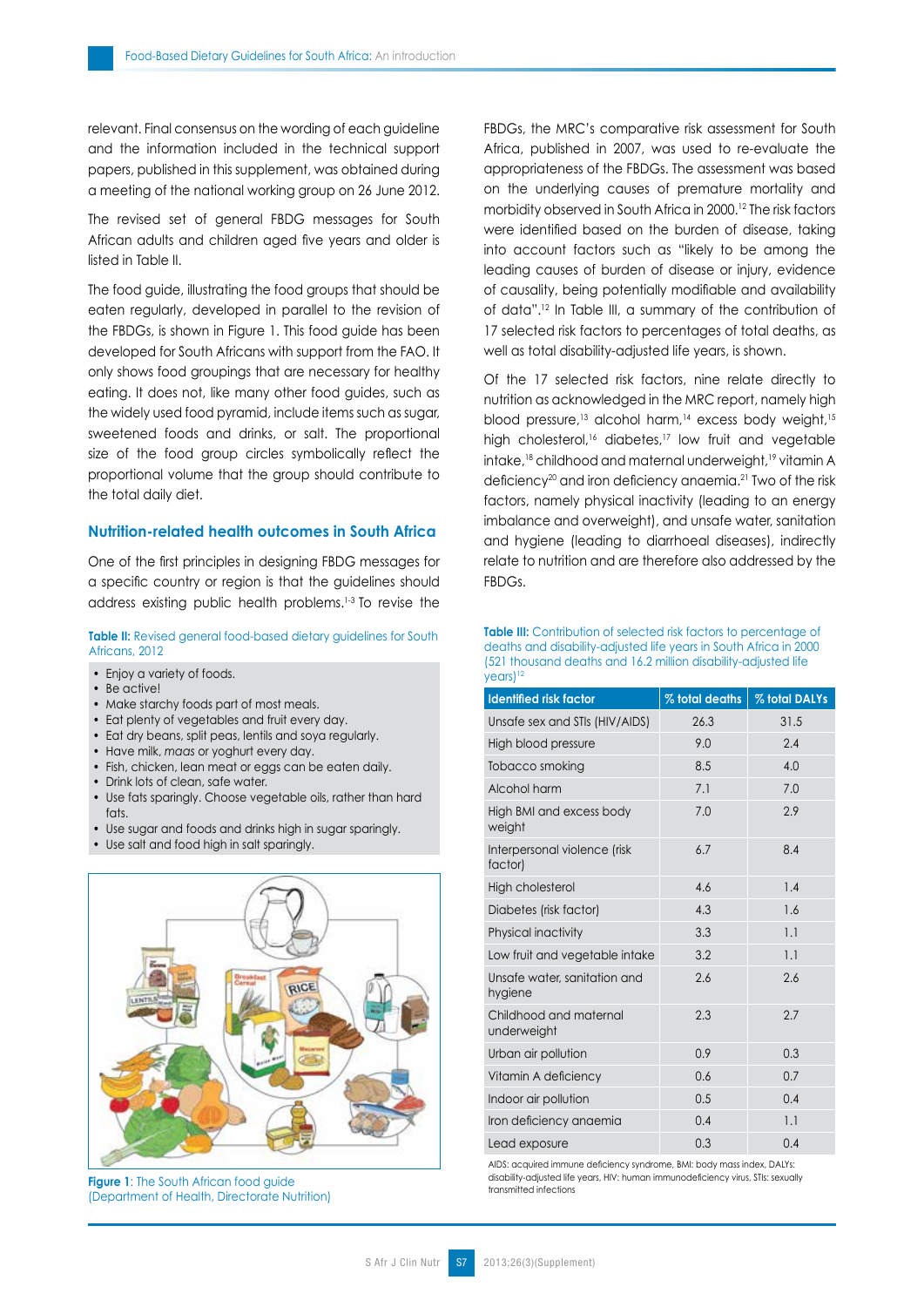The relationship between overnutrition and NCDs (associated with the first six risk factors that relate directly to nutrition) is well established, and forms the basis for the WHO recommendations for the prevention of chronic diseases.22 The last three risk factors directly relate to undernutrition and a lack of dietary variety.

Recently, Vorster et al<sup>23</sup> showed that the present nutrition transition, associated with economic development, urbanisation and modernisation in South Africa, is characterised by changes in dietary patterns and nutrient intakes that will increase the risk of diet-related NCDs. These changes include decreased intake of staple foods that are rich in starch and dietary fibre, increased consumption of food from animal origin which is rich in total and saturated fat, decreased intake of legumes and vegetables, and increased intake of energy-dense, micronutrient-poor snack and convenience foods (which are often very salty) and sweetened carbonated beverages. Although more fruit consumption was observed, the increased meat and fruit intake was insufficient to meet micronutrient needs.<sup>23</sup>

The primary nutrition-related conditions and risk factors in South African children include stunting, underweight, vitamin A deficiency, the risk of inadequate micronutrient intake, overweight and obesity, and the presence of early NCD risks.24,25 Nationally representative studies have been conducted on South African children. In 1994, the South African Vitamin A Consultative Group (SAVACG) recruited children aged  $6-71$  months $24$  and, in 1999, the National Food Consumption Survey (NFCS) group included children aged 1-9 years.25 Similar results were reported by the investigators. In the SAVACG study, the national prevalence for underweight [weight for age < -2 standard deviation (SD)] was 9.3%, stunting (height for age < -2 SD) was 22.9%, and wasting (weight for height < - 2 SD) was 2.6%.24

In the NFCS, the national prevalence of underweight was 10.3%, stunting 21.6% and wasting 3.7%.25 According to the NFCS,<sup>25</sup> dietary intake in most children was confined to a relatively narrow range of foods of low micronutrient density. Reported energy intakes were variable and were particularly inadequate in rural areas. While requirements were met for protein and macronutrients in general, inadequate intakes were reported for vitamins A, C, niacin, vitamin  $\mathtt{B}_\wp$ , folate, calcium, iron and zinc. $^{25}$  However, it must be noted that these data were collected prior to mandatory fortification of staple foods in 2003.

In the SAVACG survey, vitamin A deficiency was identified as a public health problem, as 33% of the sampled children were marginally deficient (serum retinol  $\leq$  20 mg dl/1).<sup>24</sup> Children in the age group 36-47 months were the most affected. In 2003, regulations for the mandatory fortification of all maize meal and wheat flour with vitamin A, thiamine, niacin, riboflavin, pyridoxine, folate, iron and zinc was introduced.26 A randomised intervention trial was conducted thereafter in the North West province, to evaluate the effectiveness of vitamin-fortified maize meal in improving the nutritional status of one- to five-yearold malnourished children. 27 Despite the small sample size, after 12 months the study showed that fortified maize meal could significantly improve weight gain in children in the experimental group (4.6 kg vs. 2 kg). The micronutrient status of one- to three-year-old children was also superior.<sup>27</sup>

In the past, the problem of undernutrition in children may well have led to overweight not being investigated. In 1994, 9% of children aged 3-6 years from a representative sample of African children in Cape Town were reported to be overweight (weight for age z-score 2 SD), while 20.1% reflected weight for height z-scores > 2 SD.28 More recently, combined overweight and obesity of 20.3% was observed in infants aged 6-12 months in the Eastern Cape and KwaZulu-Natal provinces, compared to 15% of children aged 12-24 months, with a low prevalence of underweight and wasting for all age groups.<sup>29</sup> Secondary data analysis<sup>30</sup> of the NFCS data collected in 1999, using the body mass index (BMI) reference percentiles recommended for use in children by the International Obesity Task Force to determine the prevalence of overweight and obesity, showed that 17.1% [confidence interval (CI): 15-19.2%] of the children had BMI  $\geq$  25 kg/m<sup>2</sup> (combined overweight and obesity range). These data show that in South Africa, the double burden of under- and overnutrition is already seen in young children, and call for innovative ways to tackle the problem of malnutrition.

Both nonexclusive breastfeeding and inappropriate complementary feeding are globally acknowledged to have a significant negative impact on the child mortality and disease burden.<sup>31</sup> South Africa does not have country trend data on key indicators to monitor breastfeeding and complementary feeding practices. The available literature shows that the initiation rate of breastfeeding is approximately 88%. However, only 8% of babies are exclusively breastfed at six months, and more than 70% of infants receive solids foods before the age of six months.<sup>32</sup> This indicates that there is cause for concern about the feeding practices of infants and young children in South Africa and specific paediatric FBDGs are certainly warranted. The paediatric working group agreed that a single set of FBDGs was not appropriate for this age group, and thus agreed that four age categories and associated FBDGs would be considered: 0-6 months, 6-12 months, 12-36 months and 3-5 years. Although the exact wording would need to be tested to ensure that the messages are clearly understood, suggested FBDGs for the four categories were proposed and are listed in Table IV.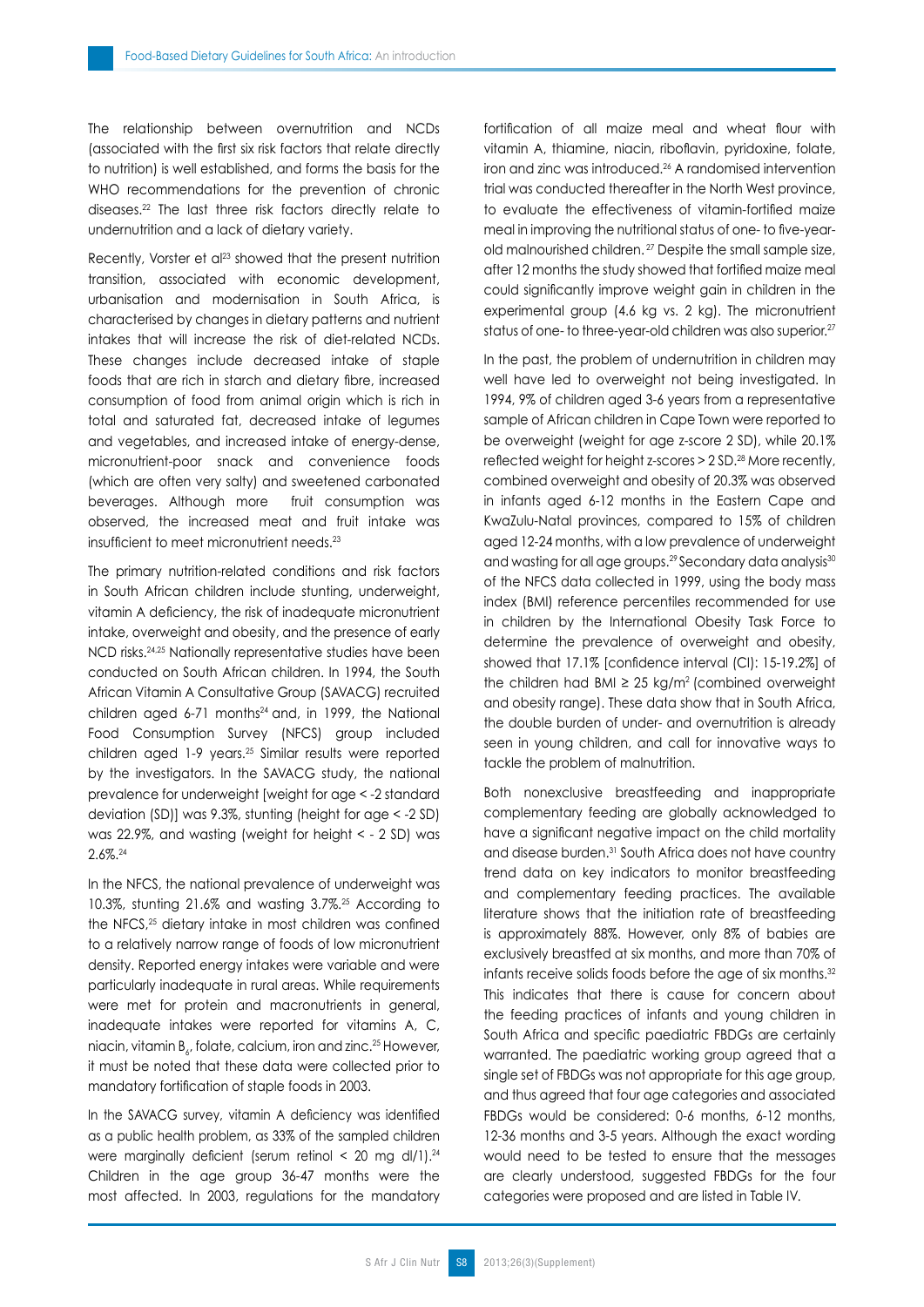It appears that little progress has been made in improving the nutritional status of South African children in the past two decades, with persistent high levels of stunting and growing concerns about overweight and obesity. These concerns are discussed in the technical support papers in this supplement.

### **Table IV**: Proposed paediatric food-based dietary guidelines, still to be tested

#### **0-6 months**

• Give only breast milk, and no other foods or liquids, to your baby for the first six months of life.

#### **6-12 months**

- At six months, start giving your baby small amounts of complementary foods, while continuing to breastfeed to two years and beyond.
- Gradually increase the amount of food, number of feeds and variety as your baby gets older.
- Feed slowly and patiently and encourage your baby to eat, but do not force him or her.
- From six months of age, give your baby meat, chicken, fish or egg every day, or as often as possible.
- Give your baby dark-green leafy vegetables and orangecoloured vegetables and fruit every day.
- Start spoonfeeding your baby with thick foods, and gradually increase to the consistency of family food.
- Hands should be washed with soap and clean water before preparing or eating food.
- Avoid giving tea, coffee and sugary drinks and high-sugar, high-fat salty snacks to your baby.

#### **12-36 months**

- Continue to breastfeed to two years and beyond.
- Gradually increase the amount of food, number of feedings and variety as your child gets older.
- Give your child meat, chicken, fish or egg every day, or as often as possible.
- Give your child dark-green leafy vegetables and orangecoloured vegetables and fruit every day.
- Avoid giving tea, coffee and sugary drinks and high-sugar, high-fat salty snacks to your child.
- Hands should be washed with soap and clean water before preparing or eating food.
- Encourage your child to be active.
- Feed your child five small meals during the day.
- Make starchy foods part of most meals.
- Give your child milk, *maas* or yoghurt every day.

#### **3-5 years**

- Enjoy a variety of foods.
- Make starchy foods part of most meals.
- Lean chicken or lean meat or fish or eggs can be eaten every day.
- Eat plenty of vegetables and fruit every day.
- Eat dry beans, split peas, lentils and soya regularly.
- Consume milk, *maas* or yoghurt every day.
- Feed your child regular small meals and healthy snacks.
- Use salt and foods high in salt sparingly.
- Use fats sparingly. Choose vegetable oils, rather than hard fats.
- Use sugar and food and drinks high in sugar sparingly.
- Drink lots of clean, safe water and make it your beverage of choice.
- Be active!
- Hands should be washed with soap and clean water before preparing or eating food.

Considering the diet-related risk factors associated with mortality and morbidity in South African society, as well as the documented changes in dietary patterns and nutrient intakes by the majority of the South African population, it is clear that the double burden of both under- and overnutrition should be addressed by the FBDGs. All of the risk factors are addressed by at least one, and mostly by more than one, of the FBDG messages. It is important to note that many of these risk factors are inter-related, and that they share common pathways. Therefore, one dietary recommendation may impact on more than one risk factor, while some risk factors would need more than one intervention. For example, a recommendation to reduce total and saturated fat intake should address both excess weight gain and high blood cholesterol levels, while advice on increased intakes of wholegrain starchy foods, legumes, milk, *maas* and yoghurt, as well as vegetables and fruit, contributes to better micronutrient nutrition.

Specific dietary deficiencies and excesses that relate to these risk factors, and how the FBDGs will address them, are discussed in more detail in each of the technical support papers in this supplement.

## **Communicating nutrition messages to the public: barriers to the implementation of FBDGs**

The purpose of FBDGs is to inform the public about healthy eating, and to motivate people to make the right choices that will result in adequate, balanced diets that will also protect against undernutrition, excess weight gain and other NCDs. This often means that people should eat improved quality diets, but in some cases they may also need to eat less of certain foods. Therefore, FBDGs aim to change dietary behaviour, which is known to be extremely difficult. This is evidenced by the worldwide obesity epidemic and increasing rates of NCDs in developing countries. Most of these countries still battle with the consequences of food and nutrition insecurity, and now have to simultaneously address direct dietary behaviour that leads to obesity and NCDs.

The problem of conveying balanced nutrition messages was recently analysed by Goldberg and Sliwa.<sup>33</sup> They point out that four sets of interlinked factors are major challenges in nutrition communication. These factors were grouped as:

- The evolutionary nature of the science on which recommendations are based.
- The many sources of communication of that science.
- The agenda or motivation of each source.
- The multifaceted nature of consumers, who are the recipients of these communications.

When designing any intervention programme with regard to use of FBDGs in the context of the South African situation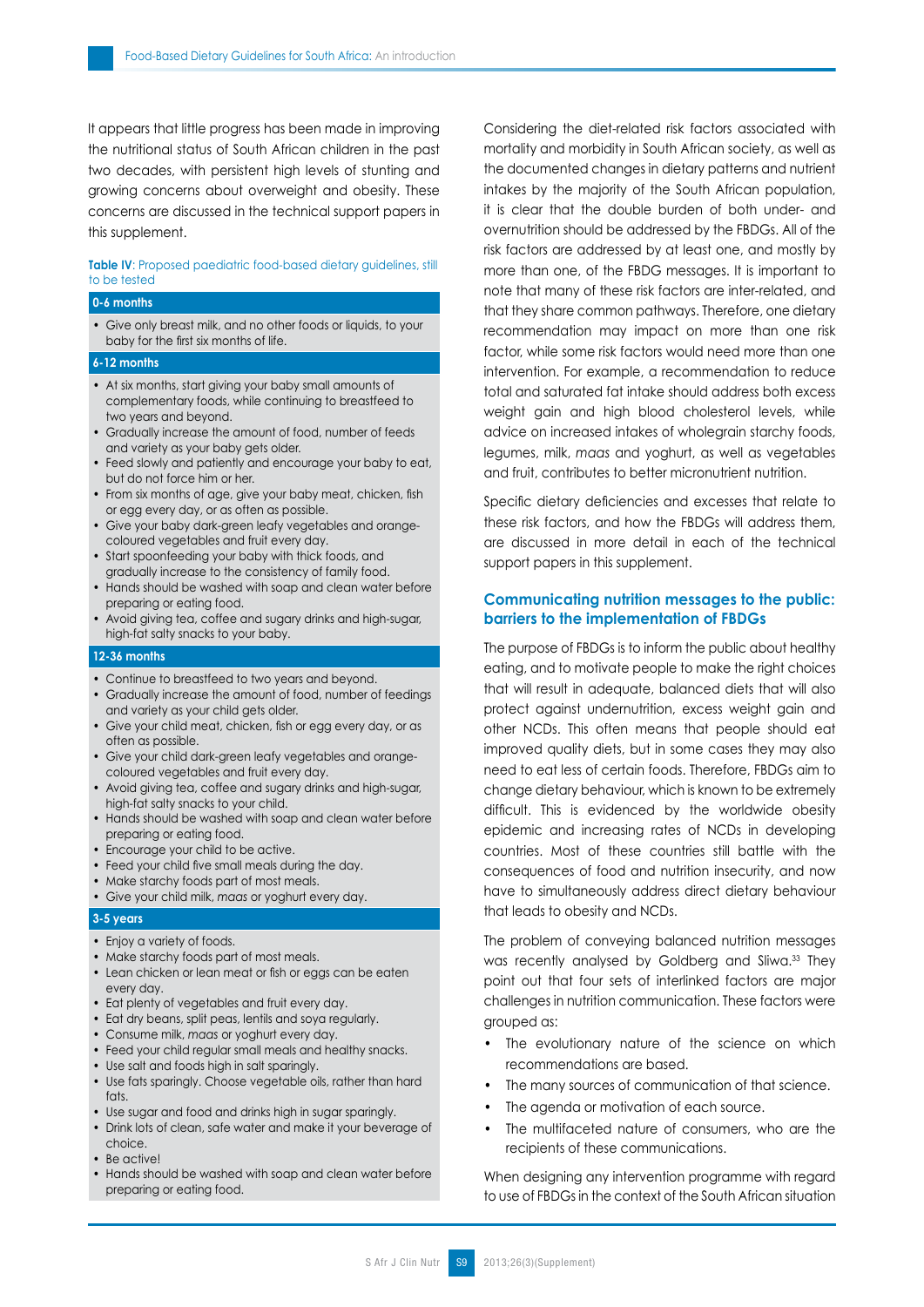in order to promote healthier eating, these factors or barriers to implementation should be considered.

#### **The changing and developing nature of nutrition science**

As will be seen in the technical support papers, the best available evidence about the relationship between nutrition and health has been used to formulate each guideline. However, continued research, based on technological developments in methodologies as part of the advancement of science, often produce new knowledge that will change dietary recommendations.

For example, in the past, the established relationship between saturated fat intake, hypercholesterolaemia and heart disease led to a recommendation that polyunsaturated fat margarine should replace saturated fat in the diet. New knowledge about the detrimental consequences of the trans*-*fat content of these margarines, as well as the beneficial effects of omega-3 fatty acids, have influenced fat recommendations over the years. Today, margarine is manufactured to be transfat free, and more emphasis is placed on the quality of fat to ensure sufficient intakes of omega-3 fatty acids. There are many other examples, such as new knowledge about the beneficial effects of whole grains, dietary fibre, and pre- and probiotics, the potentially protective effects of antioxidant chemicals found in plant foods, the anticancer properties of some vegetables, the bioactive compounds in milk, and the contribution of added sugar to childhood obesity. All these developments have influenced revision of the South African FBDGs.

Therefore, it is possible that the public could lose confidence in dietary recommendations because they change over time. This barrier should be seen as a challenge to educate the public and establish the understanding that nutrition science is evolutionary and dynamic and that new research findings for which there is convincing evidence may lead to new dietary recommendations. This illustrates the importance that dietary recommendations should be made responsibly, and only when there is convincing evidence that the advice will benefit consumers, address public health problems and cause no harm.

#### **Conflicting sources of nutrition information**

There are many sources of dietary information (people and organisations, and their communication material and channels). These sources include scientists, health professionals, scientific and professional societies, academic institutions, scientific journals, government departments, the United Nations agencies involved in nutrition (WHO, FAO, UNICEF and the International Council of Nutrition), non-government organisations, the food and beverage industry, and a growing multitude of social, printed, radio and electronic media. The way in which nutrition information is presented by, and in, these sources, varies, and is often not in a format that aims to inform the public.

Unfortunately, the agendas and motivations of the many sources of nutrition information also differ. For some, ideally, the motivating factor could be the responsibility of improving health, while for others it could be the promotion and sale of specific products. Consequently, the same set of nutrition knowledge may be communicated to the public in totally different ways. This information may be difficult to understand, and misleading. Consumers who must make food and beverage choices could be so bombarded by conflicting information that they simply choose what is affordable, what they like, or what is the most convenient.

Food labels on packaged products provide some useful, standardised and quality-controlled nutrition information, 34 but not always in a way that is easily understood by many consumers, or that can easily be converted into guiding relevant choices and appropriate portion sizes. Most suppliers of fresh foods and pre-prepared, ready-to-eat meals and convenience take-away foods do not provide nutritional information. In South Africa, doing so becomes mandatory when a claim is made, and many consumers have little understanding of the nutritional contribution of these foods to a healthy or unhealthy diet.

Aggressive and clever advertising and marketing of specific products to specific consumers during particular times and events may further influence food and beverage choices. An example is the many worldwide efforts to limit advertisements about sugary and salty snack foods to children during prime-time television.<sup>35</sup> The impact of these interventions on children's health in South Africa is unknown.

In South Africa, the challenge is the establishment in the mind of consumers of which nutrition information sources can be trusted to provide unbiased, objective and responsible information, based on scientific evidence of beneficial effects, in a way that consumers can understand and be motivated enough by to change their buying and eating behaviour. This would mean the development of skills to translate complex scientific information into meaningful health promotion strategies.<sup>36</sup> The use of FBDGs as the basis or starting point for all nutrition communication from different sources of information is a step in the right direction. But it means that all role players must adopt a science-based health agenda for their nutrition communication. They should work together in partnerships to improve the food and beverage environment in South Africa by making healthy choices affordable and available, by influencing consumers to make healthier choices, and by ensuring consistent messaging that does not deviate from the FBDGs.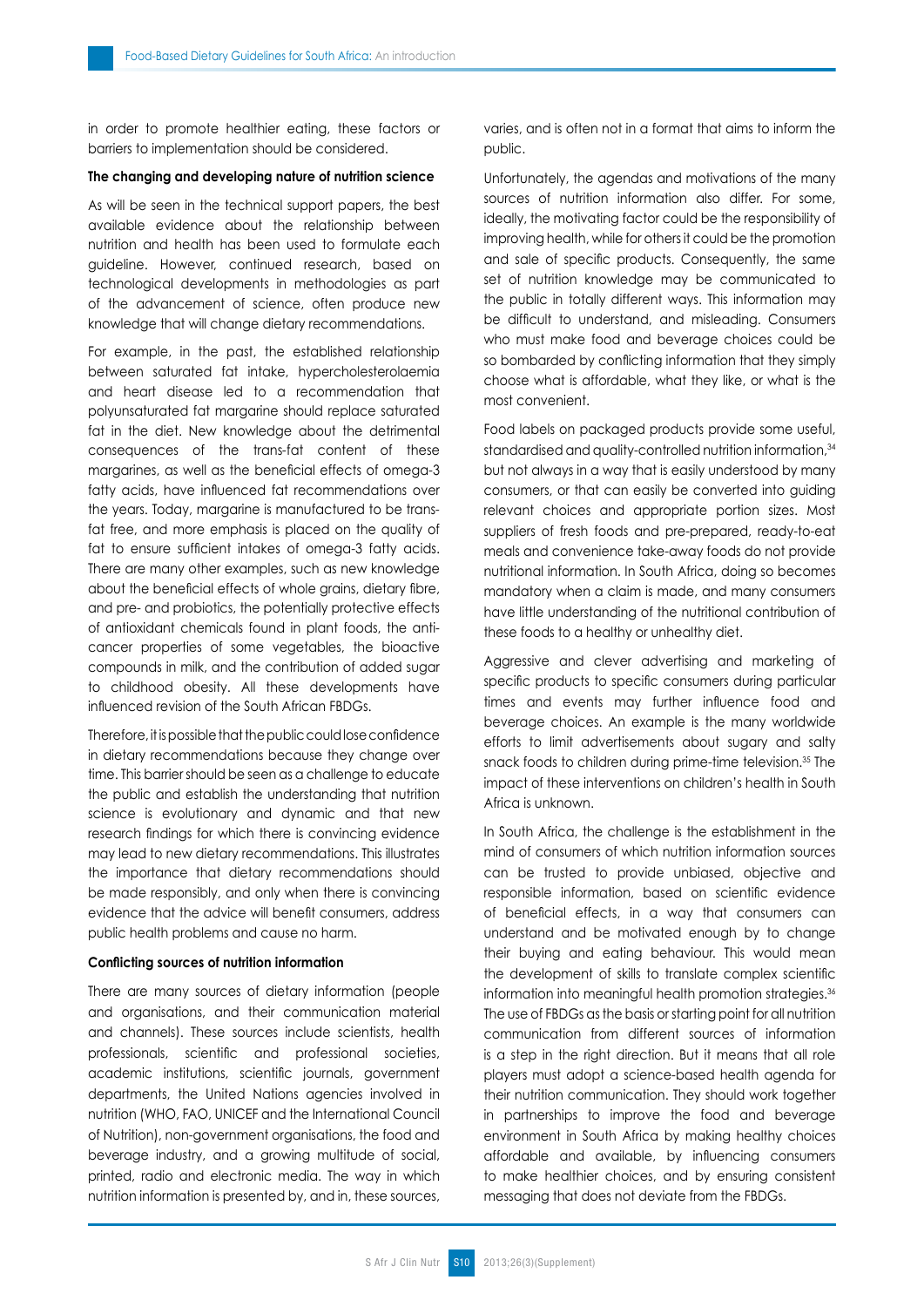## **The multifaceted nature of consumers**

Universally, humans inherently prefer palatable diets<sup>37</sup> that contain foods that are rich in fat and cream, are refined, and are sugary and salty. This is a major barrier to the adoption of a more varied, healthier diet that contains sufficient unrefined, minimally processed plant foods.

Factors such as differences in levels of education, socioeconomic status, age, gender, fashion, peer pressure, culture and tradition, also complicate the implementation of FBDGs and should be taken into account when specific groups are targeted.

It should also be remembered that when previously disadvantaged people who were hungry or food insecure at any time of their life are suddenly confronted with a wide variety of affordable and palatable food, their choices are not necessarily governed by what is healthy.

The previous set of FBDGs was tested on women in KwaZulu-Natal and the Western Cape.8 We recommend that the new guideline on milk, *maas* and yoghurt consumption, and perhaps the ones which are differently formulated to what they were previously, are tested in the same way in various culture groups in different parts of the country. The paediatric FBDGs also require testing.

#### **A holistic FBDG programme**

Taking all of the above into account, it is clear that for successful implementation of FBDGs, a holistic approach is necessary, in which all stakeholders or role players work together to improve the food environment and empower consumers to make healthier choices. A national working group has now revised the existing set of FBDGs for South Africa, a food guide has been developed and specific paediatric FBDGs have been proposed. The technical support papers published in this journal explain and promote the FBDG messages to health professionals, and are one set of educational material that can be used to support the FBDGs. Additional educational material for specific target groups should now be developed. This material must address the particular needs of target groups. It must also be arranged in a format that they will easily understand, and to which they can relate and practically implement. It is important that educational materials address the problem of the affordability of food for those suffering from poverty-related food insecurity. For example, they should indicate alternative sources of available food for the needy.

The next step would include designing implementation programmes, for example, by applying social marketing principles to promote the FBDGs in order to improve eating behaviour. It is important that as part of their design, these interventions should include monitoring and evaluation components. The evaluation components must make provision for process, outcome, impact and efficiency evaluations,<sup>38</sup> which should indicate if adjustments to the programme are needed. The monitoring and impact evaluation of the use of FBDGs could form part of regular surveillance of the nutritional status of all South Africans.

## **Conclusion**

South Africans are continually exposed to confusing and misleading dietary information. The revised FBDGs are evidenced-based recommendations on how a healthy diet can be chosen. The technical support papers in this supplement explain how and why each guideline will contribute to a healthier diet in more detail. The FBDG messages are qualitative, but the technical support papers provide information on the amounts (frequency and weight or volumes of portion or serving sizes) recommended for healthy eating. The papers also provide practical advice on how to overcome barriers for the implementation of each guideline. If used correctly, FBDGs can be a powerful tool for addressing nutritionrelated public health problems in South Africa.

#### **References**

- 1. Food and Agriculture Organization of the United Nations/World Health Organization. Preparation and use of FBDGs. Geneva: WHO; 1996.
- 2. Food and Agriculture Organization of the United Nations/World Health Organization. Preparation and use of FBDGs. Geneva: WHO; 1998.
- 3. European Food Safety Authority. FBDGs: Scientific opinion of the panel on dietetic products, nutrition and allergies. EFSA Journal. 2008;1-44.
- 4. Food and Agriculture Organization of the United Nations. World declaration and plan of action for nutrition. Rome: FAO/WHO International Conference on Nutrition; 1992.
- 5. Smitasiri S, Uauy R. Beyond recommendations: implementing FBDGs for healthier populations. Food Nutr Bull. 2007;28(1)(Suppl International):S141-S151.
- 6. Wahlqvist ML. Connected community and household food based strategy (CCH-FBS): its importance for health, food safety, sustainability and security in diverse localities. Ecol Food Nutr. 2009;48(6):457-481.
- 7. Vorster HH, Love P, Browne C. Development of FBDGs for South Africa: the process. S Afr J Clin Nutr. 2001;14(3):S3-S6.
- 8. Love P, Maunder E, Green M, et al. South African FBDGs: testing of the preliminary guidelines among women in KwaZulu-Natal and the Western Cape. S Afr J Clin Nutr. 2001;14(1):9-19.
- 9. Vorster HH. South African FBDGs. S Afr J Clin Nutr. 2001;14(3):S1-S80.
- 10. Aggett P, Moran VH. FBDGs for infants and children: the South African experience. Mat Child Nutr. 2007;3(4):223-333.
- 11. Bourne LT. South African paediatric FBDGs. Mat Child Nutr. 2007;3(4):227-229.
- 12. Norman R, Bradshaw D, Schneider M, et al. A comparative risk assessment for South Africa in 2000: towards promoting health and preventing disease. S Afr Med J. 2007;97(8 Pt 2):637-641.
- 13. Norman R, Gaziano T, Laubscher R, et al. Estimating the burden of disease attributable to high blood pressure in South Africa in 2000. S Afr Med J. 2007;97(8 Pt 2):692-698.
- 14. Schneider M, Norman R, Parry C, et al. Estimating the burden of disease attributable to alcohol use in South Africa in 2000. S Afr Med J. 2007;97(8 Pt 2):664-672.
- 15. Joubert J, Norman R, Bradshaw D et al. Estimating the burden of disease attributable to excess body weight in South Africa in 2000. S Afr Med J. 2007;97(8 Pt 2):683-690.